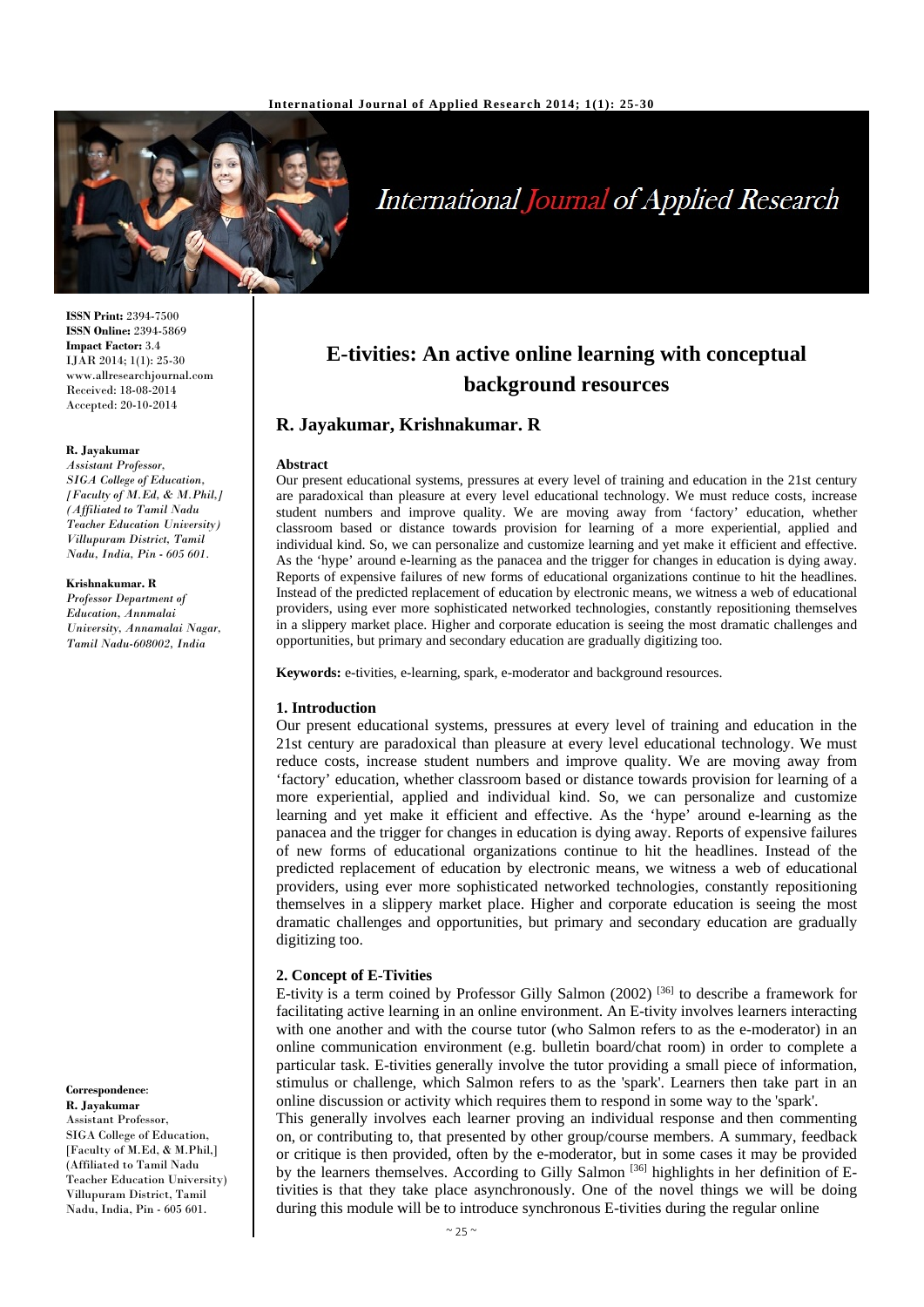meetings. It means "task online"; it is a framework to learn something in a dynamic and interactive way. This activity is based on intense interaction and reflective dialogue between a number of participants, such as learners / students and teachers, who work in a computer-mediated environment. Etivities are text-based and led by an e-moderator (usually a teacher).

# **2.1 E-tivities are shortly we can say that the following points**

- a. Motivating, engaging and purposeful;
- b. Based on the interaction between learners/ students/ participants, mainly through written message contributions;
- c. Designed and led by an e-moderator;
- d. Asynchronous (they take place over time);
- e. Cheap and easy to run usually through online bulletin boards, forums or conferences.

# **2.2 Key features of e-tivity**

- a. A small piece of information, stimulus or challenge (the 'spark');
- b. Online activity, which includes individual participants posting a contribution;
- c. An interactive or participative element, such as responding to the postings of others;
- d. Summary, feedback or critique from an e-moderator (the 'plenary');
- e. All the instructions to take part are available in one online message (the 'invitation')

# **2.3 Advantages of E-tivity**

We can now look beyond the hype and the rhetoric and stimulate achievable worthwhile online learning. Research and experience of teaching online as a result, on the contentious premise that teaching techniques are more important than 'content' delivery. Academics, teachers, course managers, teaching assistants, instructors, trainers or one of the increasing band of e-moderators from many disciplines, from any level of education, within any teaching tradition and in any country will be online or wish to 'move online'; developers and trainers in corporate training and professional associations; staff developers and teacher trainers. Some browsers, lurkers or vicarious learners interested in the E-tivities will also be useful for:

- a. Software and platform designers and providers;
- b. Computer services and support staff;
- c. Directors, managers and administrators responsible for the provision, evaluation and assessment of online learning in any educational context;
- d. Staff is working online in contexts other than teaching and learning for example, community programs, edemocracy.

# **3. E-tivities for active online learning**

The frameworks explores of e-tivities enhancing active and participative online learning by individuals and groups. All the e-tivities that are based on low-cost computer-mediated environments such as bulletin boards or forums. E-tivities are cheap to create and run. They only require access to the Internet and to a discussion board. Discussion boards are usually text based and asynchronous. They are scalable and customizable. E-tivities are important to the online learning world because they deploy useful, well-rehearsed principles

and pedagogies for learning, but focus on their implementation through the best of networked technologies. Regrettably, there is no one obvious and easy route to making online teaching and learning enjoyable and productive for the greatest number at a reasonable cost, but developing and running e-tivities makes the key difference.

There are, of course, many ways to use new technologies for teaching and learning. E-tivities are designed for efficiency, however. They are reusable. Indeed, they improve the more they are employed. They involve other learners and readily available electronic resources. They can be used for participants who never meet or in combination with classroom activities or print-based distance learning. They can form a whole course or programme when sequenced care-fully together or can replace or support all kinds of other learning and teaching methods.

The e-tivities are for everyone. They have attracted the interest of teachers and trainers from many sectors and levels of education. E-tivities can be adapted for use in any discipline and for all topics. They are cheap and they are in the hands of the educators. They are easy to try out and to change. An e-tivity involves at least two people working together in some way, and usually many more. E-tivities take place online. The Web or other resources may be involved, but this is usually to provide a stimulus or a start (the 'spark') to the interaction rather than as the focus of the activity. E-tivities are easily accessible as all the instructions to take part are in one message (the 'invitation'). They encourage a very wide variety of different perspectives and ideas. They do not depend on learners being physically in the same place. Indeed, many of the e-tivities, as exploit the benefit of participants being in many different locations. Etivities are available to a wide range of people, and many disabilities are unimportant, or can be assisted through the technologies.

It refers to all online learners and students by the term 'participants' and their trainers, instructors, facilitators or teachers as 'e-moderators'. These words illustrate the different roles that each adopts online when compared to learning and teaching face to face. The role of the emoderator is one of process designer and promoter and mediator of the learning, rather than content expert. The emoderator needs to know enough about the topic to provide the 'spark' for the online interaction and to enable development, pacing and challenge to take place.

E-mail, chat groups, bulletin boards and computer-mediated conferencing were developed to enable interaction between people. If a voice or text message is sent, the writer expects a response from some other person. This key characteristic can be harnessed for the purpose of teaching and learning.

That said, much work has been carried out on the design and application of tools and technologies for learning, but only a little practical and useful research has taken place on the promotion of online tutorials led by an e-moderator and involving active learning and group work.

The increasing complexity of online programmes means that simple and powerful technological ideas are becoming more and more complex and require faster and more memoryhungry hardware (Cuban, 2001)<sup>[10]</sup>. By way of contrast, It shows that the technology can promote engagement and activity if it is simply and appropriately used. Recent research has shown that what is important is promoting robust and usable knowledge through engaging learners in authentic tasks and situations (Hung and Wong, 2000).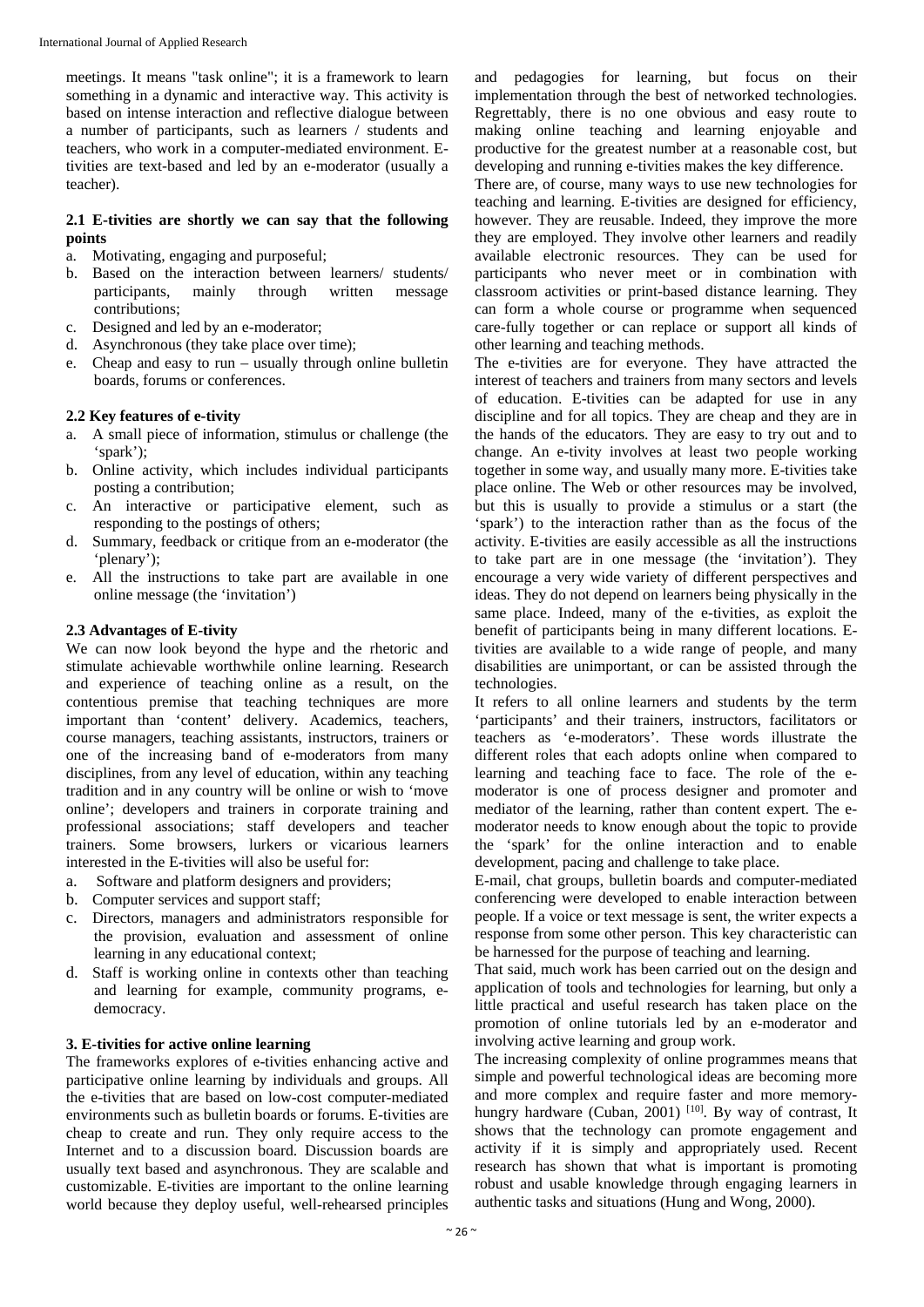Combining new ideas about computer-mediated technologies and well-loved theories of learning and teaching results in fantastic possibilities, but they need a little human time and energy to get them to work. High-quality interaction, full participation and reflection do not happen simply by providing the technology (Tolmie and Boyle, 2000) [39], hence the need to design e-tivities carefully, to reduce barriers and to enhance the potential of the technology.

Many teachers and trainers at all levels of education are influenced strongly by the way they themselves were taught. Most have not grown up learning to take an active part in remote or scattered groups, nor those spanning many different time zones. Many educators miss opportunities for working comfort-ably and effectively online because they assume that online co-operation and collaboration needs to follow similar patterns to classroom interaction (Ehrmann, 2001) [13]. The patterns and processes of e-tivities are different, although they draw on the best traditions of active group learning.

Many students are concerned about working online. They see reduced social contact in learning contexts as a real threat. They are anxious about the lack of stimulus and fun from their 'buddies' and on the potential loss of a special relationship with their teachers, trainers and professors. Somehow, without them, a little magic seems lost! Hence learners need support to develop the skills of working together through text-based media as well as online contact with leaders and teachers. E-tivities are an answer because they focus on fun and on working together online.

Preparing effective online learning materials is an expensive business in terms of both actual costs and opportunity costs. Few academics or teachers have all the necessary skills, or either the time or the desire to acquire them. Usually, teams need to be set up with academics who have subject expertise, creative Web developers, programmers and instructional designers. Quality assurance and evaluation processes are essential too, but they add time and require extra effort. Surprisingly, many teaching and learning organizations start by developing resources of this kind as they seem to be the safest 'way in' to e-learning. They find that there are no quick fixes, many expensive experiments, and 'pilots' that fail to lead to 'scaling up'. However, in my view, e-tivities are lower risk, lower cost and a better place to begin.

#### **4. Resources for the conceptual background to e-tivities**

This resource runs through some of the main underlying concepts for e-tivities from this background will encourage that many approaches to teaching and learning are still as relevant in the online world as they were before anyone mentioned the term 'Internet'. As a 'spark' for this resource, According to Jonathan Darby [11] The mule is a hybrid creature that can only be produced through the union of two different species, but from this union comes a vigour that exceeds that of either parent. Networked learning requires a similar union between the traditional strengths of higher education institutions and the entrepreneurship of the business sector (Darby, 2002: 25)<sup>[11]</sup>.

# **4.1 Knowledge circulation**

There are many different ideas about knowledge, supported by a large range of literature. For example, for Plato, knowledge comes from pure reason and logical thought, and it is the essence of being human. For Aristotle, knowledge comes from our senses. We know about the world and seek

to understand it through empirical evidence (this is the basis of positivism and the scientific method).

Concepts for knowledge creation and sharing for e-tivities are drawn from ideas of knowledge as being constructed (Weick, 1995). We view 'knowing' as an active and personal process (Cook and Brown, 1999) [9]. Knowledge itself is of many kinds. Some types of knowledge come from knowing how, what, who, why. Other kinds we can acquire only through experience, such as playing a musical instrument or riding a bicycle. We can internalize this kind of actively acquired knowledge, but cannot communicate it to others, as they have to practise or experience it for themselves. Some knowledge can be expressed (often called codified) in language (such as English, mathematics, Cobol), but this is only information that a recipient has to interpret to create meaning for him- or herself. Meaning is a process of sense making, relating it to existing known concepts in order to turn it into useful knowledge for an individual. For Polanyi (1962, 1966) <sup>[29]</sup>, all knowledge has a tacit dimension: not everything can be codified.

How do we acquire knowledge? We learn through interaction with others and, given half a chance, we quickly spread that knowledge, although in many groups there are appreciable barriers to knowledge sharing. The reason why people collaborate is associated with a purpose*.* When a group *needs* to work together for a reason, then more knowledge may be created through the interactions (McDermott, 1999) [27].

Knowledge circulates through communities in many ways. Often we think of knowledge as being in books, articles and in people's minds – hence the importance given to the 'keynote' speech at terrestrial conferences, although if you accept my description in the previous paragraphs, then you will see this as really data and information being exchanged. A big literature on 'storytelling' has emerged recently as a way of sharing experiences and expressing tacit knowledge (Brown and Duguid, 2000; Churchill, Snowdon and Munro, 2001) <sup>[6, 8]</sup>. For example, in management thinking, the telling of 'war stories' from the 'front line' to otherwise quite isolated senior managers has always been considered an important form of knowledge. In teaching, much practice is developed quite informally, from trial and error and from discussion in teachers' common rooms. Recently, my aspiring actor daughter told me that even in highly competitive audition situations, most candidates are extremely supportive, helping each other practise for parts or auditions and by exchanging information on good sources of materials and contacts. E-tivities attempt to tap into, structure and provide an ongoing supportive environment for this kind of information sharing and knowledge construction.

# **4.2 Constructivism and situated learning**

Making learning personally meaningful comes from the constructivist perspective, which emphasizes collaboration between peers and teachers within supportive frameworks, in this case, the online learning environment (Duffy and Cunningham, 1996) <sup>[12]</sup>. Situated learning emphasizes learning happening in context and the importance of relevant and authentic tasks that can be applied to the participants' everyday learning, working and cognition (Fox, 2002; Goodyear, 2002; Brown, Collins and Duguid, 1989; Jonassen and Tessmer, 1999; Wenger, 2000) [14, 16, 5, 12]. A new book by Etienne Wenger and colleagues, *Cultivating Communities of Practice* (Wenger, McDermott and Snyder, 2002) [43], has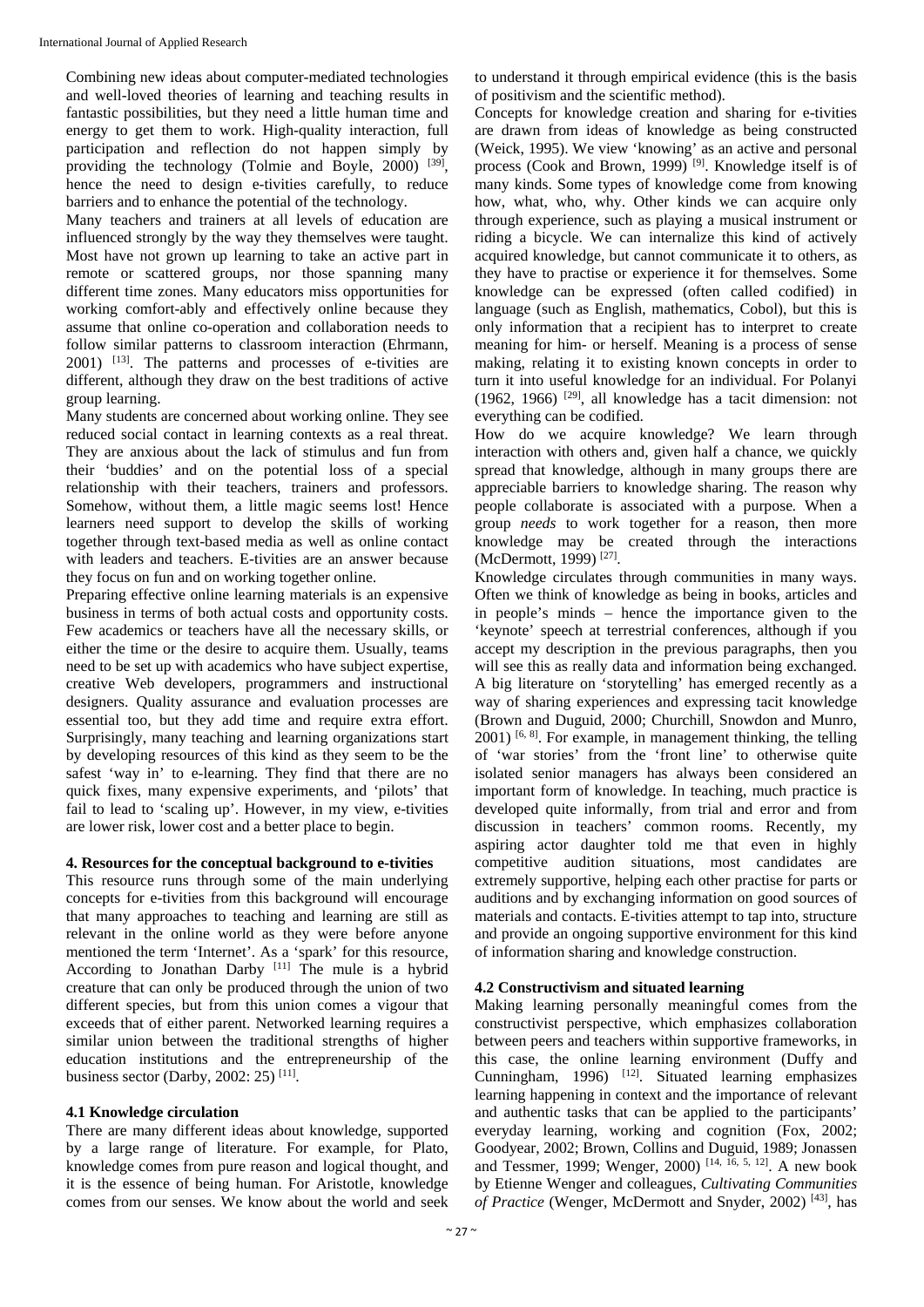a chapter applying their ideas to what they call 'distributed communities'. Martyn Sloman's recent book (Sloman, 2001)  $[31]$  is good for exploring the challenges of online learning in corporate environments.

#### **5. Engagement theory**

From engagement theory comes the key idea that students must be engaged with other people – not just computer programs – as well as in meaningful tasks, in order for successful learning activities to take place (Kearsley and Shneiderman, 1998). Teams of learners (the 'participants' of this book) should work together on projects that are stretching and have application outside the learning time itself. This means that the activities need to be rooted in realworld experience.

#### **5.1 Deep and surface learning**

One way of considering learning is through the surface and deep approaches. Deeper learning is demonstrated by the learners' ability to explain a topic to others, to apply it and consider related theories. The deeper learner will also display more 'engagement' around the topic and the learning experience. In other words, deeper learning is related to more active engagement, shallower learning to more passive responses to learning opportunities and environments (Biggs, 1999). So we can conclude that an active, more problembased approach encourages online participants to adopt deeper approaches to a topic.

#### **5.2 Reflection**

The role of 'learning to learn' – reflection on activity, questioning previously held knowledge and developing a more strategic approach to study  $-$  is increasingly seen as important to lifelong learning approaches (Sharples, 2000). The importance of reflection goes back to the educationalist Dewey's early writing, but there has been increased interest in researching and using reflective processes in adult teaching in the past 20 years (Bengtsson, 1995; Moon, 2000). In 1983 Schön pointed out that people change their everyday practice by having reflective 'conversations' with themselves and with other people. As a result of considering experience in this way they reinterpret or reframe their understandings of the experience. They may take action based on the reframing and, after further reflection, reinterpret the experience. Schön also argued that through reflection, a practitioner could surface and critique understandings that have grown up around a specialized or professional practice and make sense of them for him-or herself.

#### **5.3 Teaching strategies**

Prosser and Trigwell (1998) distinguish two main pedagogical approaches: teacher focused and student focused. Teacher-focused strategies typically deploy transmission theories of teaching with the focus on what the *teacher* does. Student-focused strategies encourage the learners to change their view of the world and are based on what the *students* do. Learner-centredness draws heavily on the notion of the construction of knowledge, which emphasizes the key importance of the social process to learning. Peter Goodyear's excellent chapter in *Networked Learning* provides an underpinning and overview of the psycho-logical areas (Goodyear, 2002).

Biggs (1999b) offers us a way forward for learner-centred learning. He suggests giving learners autonomy and control

of the choice of their subject matter, learning methods and pace of study. The implication for learner-centred pedagogy is that the learner should be given the opportunity to process information, solve problems and make decisions. Projectbased learning approaches have been one outcome (Blumenfeld, 1991)  $[4]$ . E-tivities are a safe way of introducing more learner-centred approaches, using the online environment.

#### **6. E-moderating**

Essentially, learning is a way of interacting with the world. As we learn, our conceptions of phenomena change and we see the world differently. The acquisition of information does not itself bring about a change, but the way we structure and think about that information does (Biggs, 1999a). This means that each time an e-tivity is offered, it is essential to ensure that participants are given opportunities to structure the variety of contributions and that the e-moderator makes certain that they are left with some kind of plenary or summary. The role of the e-moderator in creating and developing learning through computer-mediated conferencing (CMC) is critically important.

# **6.1 The impact of disciplines**

The word discipline is derived from the Latin 'disco' (which means 'I learn' – not 'I dance') (Cybenko, 2000). Disciplines affect the way we think about methods of teaching and research. There are historical legacies framed by disciplines at every level of education, but especially in universities (Cuban, 2001) [10]. Disciplines strongly influence our professional identities and what information and knowledge we think is valid and important. Despite changes in membership and dominant paradigms, the discipline itself continues often with its 'basic assumptions and approaches relatively intact for generations' (McDermott, 1999: 108). Most educational institutions are based on disciplines, and the 'going to college' experience is therefore bound up with perpetuating and promoting the discipline base. Even if we challenge the accepted ideas or ways of practice (as online educational provision has, for example, in the university communities throughout the world), we are still part of the inherited and transmitted wisdom of that community. The discussion on knowledge generation in Chapter 2 shows that each learner enters a territory already occupied by others. Typically we want participants to enter into the usual way of thinking in our discipline, and, in a corporate environment, the special aspects of our industry, our corporate mission and tacit ideas of how our organization or institution works. Therefore, e-tivities need to tap into the special aspects of each discipline or context in order to be authentic.

# **6.2 Computer-mediated conferencing, communication and media**

Information technology has inspired the vision of widespread information sharing (Grudin, 1994)<sup>[18]</sup>. Research and work on computer-mediated conferencing and online discussion groups spans many years and predates the growth of the Internet, for example from Professor Robin Mason and her colleagues in the Institute of Educational Technology (IET) at the Open University (OU) (Mason, 2001; Mason and Weller,  $2000$  <sup>[23, 24]</sup>. The ideas that individuals are part of rich social networks that can be promoted and harnessed in the service of group learning can be explored through the ideas of Brown and Duguid  $(2000)$  [6]. Theoretical and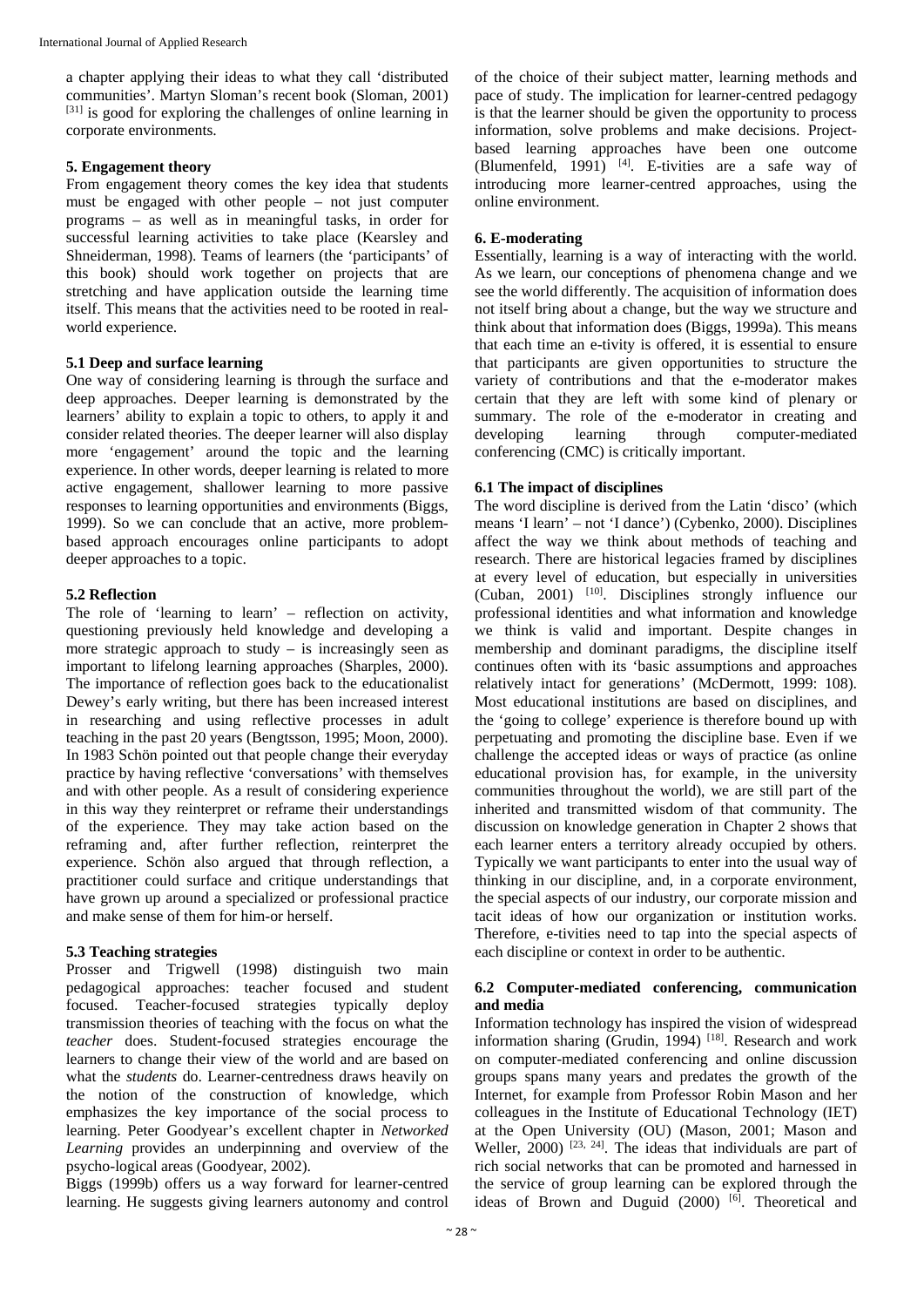practical issues around computer-mediated conferencing include those of the role of critical thinking, legitimate discourse and challenges to assumptions and beliefs. Vivien Hodgson's recent chapter is a good place to start (Hodgson, 2002) [19].

Diana Laurillard's book is still one of the best for exploring the advantages and disadvantages and uses of different kinds of media for teaching and learning purposes (Laurillard, 1993) [22]. When e-learning first started, flexibility and choice for learners were given priority over groups working together. However, this news sent to me from the corporate sector shows that learning cohorts are most important for success. There is strong evidence that communicating through text on screen is a new genre in its own right and that most people are still getting to grips with it. There really are no well-established rules. Behaviour and language online are in transition, despite the codes of practice that are frequently offered for appropriate modes of operating. As a shorthand, we can use David Crystal's term 'Netspeak' (Crystal, 2001, p. 170). For e-tivities we try to use Netspeak to provide a clear set of motivating and interesting instructions, which we call the 'invitation'.

Participants who are working in a language other than their own have a particularly sharp learning curve with Netspeak. Writing on screen can be playful, liberating and releasing. Emotions can often surface and be expressed when they could not do so in face-to-face situations. We know that involving emotions helps to promote reflectiveness (Moon, 2002). Online conferencers are often more willing to try things out in a dynamic way than they would be face to face, which means that e-tivities can be more fun and more playful and still promote learning and reflection. Some people are very interested in comparisons between working online and traditional face-to-face learning. Others want to talk about the differences between online and print-based distance learning. One thing we do know is that the costs of producing materials for online courses are very high, but savings can be made on 'delivery' (Rumble, 2001). E-tivities help with saving costs in this way because they use existing resources and the participants' exchange of knowledge.

# **6.3 Accepting the challenge**

This action research traditionally involves the exploration of many aspects of online teaching through research into practice and experience. You can read about my methods in Salmon (2000a) and Salmon (2002a). I have tried as much as possible to weave the principles into practice-based advice and examples.

The role of designing and running e-tivities as belonging to the e-moderator. Some suggestion of each e-moderator can have a wonderfully important role in structuring and creating productive e-learning encounters. To be successful in designing and running e-tivities you will need some passion and commitment. At the moment, working online involves shifting time about and changing patterns of how you work with colleagues and students. It involves setting up a computer and getting the software to work to your satisfaction, which may include going cap in hand to others for help.

# **7. Conclusion**

This article describes the scientific and theoretical active online learning, resources for the conceptual background to e-tivities and the practical need in schools, universities or other places for further education. There is a need for a practice-oriented step-by-step concept to transfer traditional courses to blended learning. Based on that problem a method was developed to help lecturers find out which e-tivity is appropriate to support their traditional lessons and the didactic concepts in use. The method consists of a step-bystep framework which helps to adopt or replace a traditional curriculum and its courses with e-learning with an e-tivity which gives a guideline to match e-tivities with traditional learning methods. Moreover, the article sums up some critical factors that should be taken into account when being on the way to a successful blended learning course. The resource for the conceptual background to e-tivities helps teachers to find out which contents of their traditional lectures can be supported or replaced by elements of elearning. The developed the design as a step-by-step process, which should allow teaching and learning process very effective of students and lecturers at every time.

#### **8. References**

- 1. Bengtsson J. What is reflection? On reflection in the teaching profession and teacher education, Teachers and Teaching: Theory and Practice 1995; 1(1):23–32.
- 2. Biggs J. What the student does: teaching for enhanced learning, Higher Education Research and Development 1999a; 18(1):57–75.
- 3. Biggs J. Teaching for Quality Learning at University, SRHE and Open University Press, Buckingham, 1999b.
- 4. Blumenfeld P. Motivating project based learning: sustaining the doing, supporting the learning. Educational Psychologist 1991; 26:369–98.
- 5. Brown JS, Collins A, Duguid P. Situated cognition and the culture of learning, Educational Researcher 1989; 18(1):32–41.
- 6. Brown JS, Duguid P. The Social Life of Information Harvard Business School Press, Boston, MA, 2000.
- 7. Cybenko G. The death of disciplines, Computing in Science and Engineering, 2000, 2–3.
- 8. Churchill EF, Snowdon SN, Munro AJ. Collaborative Virtual Environments, Springer-Verlag, London, 2001.
- 9. Cook SDN, Brown JS. Bridging epistemologies: the generative dance between organizational knowledge and organizational knowing, Organization Science 1999; 10(4):381–400
- 10. Cuban L. Oversold and Underused: Computers in the classroom, Harvard University Press, Cambridge, MA, 2001.
- 11. Darby J. Networked learning in higher education: the mule in the barn, in Networked Learning: Perspectives and issues, eds C Steeples and C Jones, Springer-Verlag, London, 2002.
- 12. Duffy TM, Cunningham DJ. Constructivism: implications for the design and delivery of instruction, in Handbook of Research for Educational Communications and Technology. eds D H Jonassen, Macmillan, New York, 1996.
- 13. Ehrmann SC. Emerging models of online collaborative learning: can distance enhance quality? Educational Technology, 2001.
- 14. Feenberg A. The written word, in Mindweave: Communication, Computers and Distance Education, eds R D Mason and A R Kaye, Pergamon, Oxford Fox, S. Studying networked learning: some implications from socially, situation learning theory and actor network